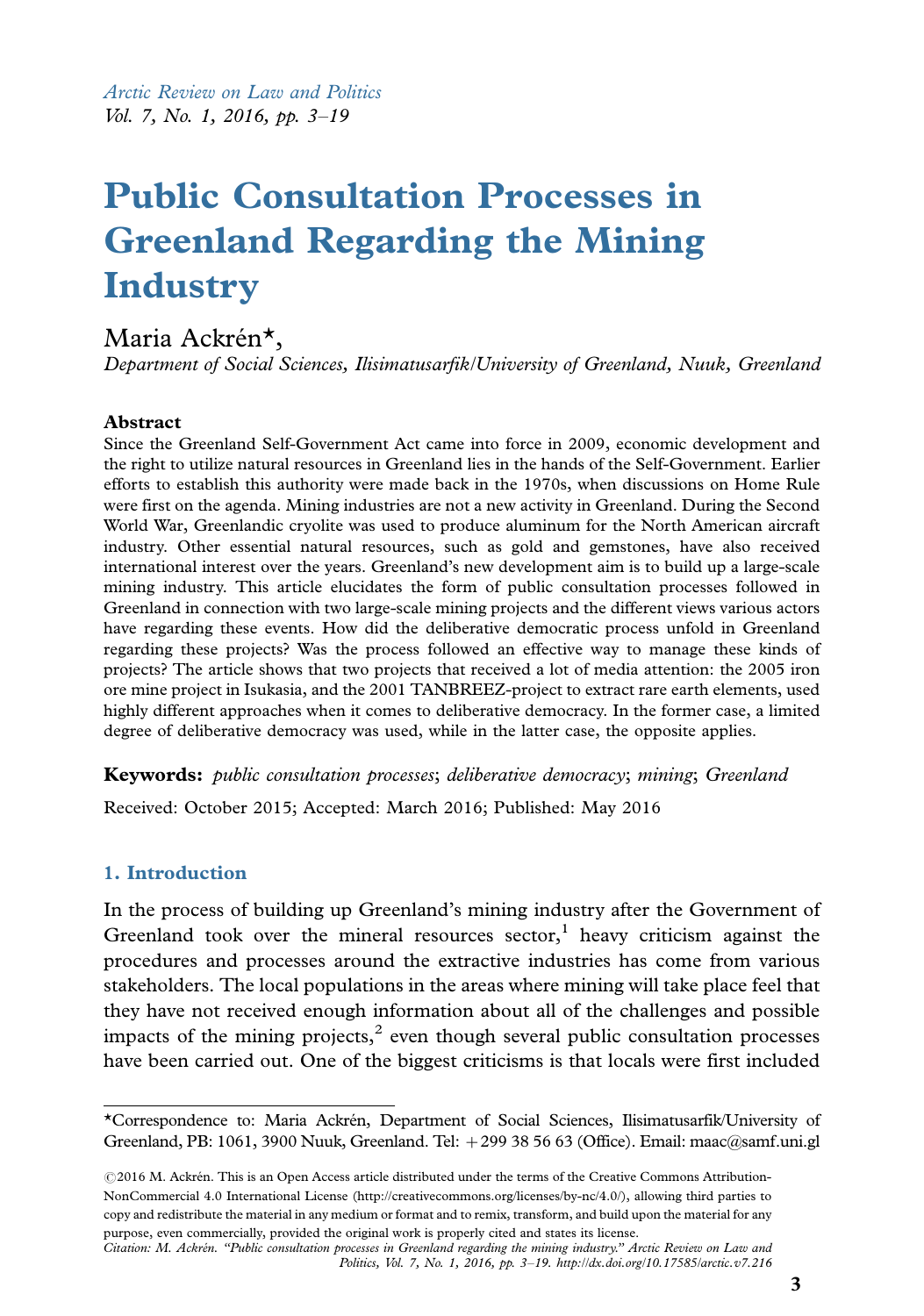in the process at a late stage, and after all major decisions had already been made. Some politicians claim that people were informed several years ago, and that current developments should therefore not have come as a surprise. There are thousands of pages of technical data available on the Internet about each of the projects, but these documents are difficult to read and interpret. Another problem lies in the form of the public consultation processes themselves. They primarily consisted of information meetings to the public, and did not take the form of consultation processes more frequently used, for instance, in Canada, where various actors and stakeholders are involved from the beginning to the end, and therefore have more influence on decisions made.

Public consultation and participation in these large-scale mining projects has to be viewed against a backdrop of wider political participation. Political and economic development in Greenland has progressed rapidly. It is therefore important to examine how public or political participation has evolved in a general context in order to analyze the forms of public consultation and hearing processes now taking place in relation to Social Impact Assessments (SIAs) and other processes related to the extractive industry.

Political participation applies to all forms of political actions made by individuals. In democracies, the most obvious form of political participation is through voting in elections, consultation processes, referendums and so on. Aside from government initiatives, other forms of action include demonstrations, boycotts and more aggressive forms of action, such as the occupation of buildings. $3$  The promotion of active citizenship as a new form of participation seen is a shift in government towards a form of ''governing through communities'' where citizens share responsibility for the defense of citizen rights as a strategy of increasing participation in the political process. Examples include parents raising funds for schools, residents joining ''neighborhood watch'' schemes to guard against crime, and other forms of civic participation that extend beyond the act of voting.<sup>4</sup>

In the literature on the issue of political participation, three ideal models are usually referred to: electoral democracy, participatory democracy and deliberative democracy. The first model of electoral democracy refers to the act of voting as the main channel for citizens to influence politics. After election day, responsibility is transferred to the elected representatives. The second model of participatory democracy emphasizes more participation from citizens in the form of active participation in decision-making. This form is realized through the decentralization of politics to local communities. The third model of deliberative democracy focuses on a process of dialogue and discussion to influence political decisions directly and not through representatives, and where arguments compete against each other before a decision is eventually made.<sup>5</sup>

All three forms of democratic participation are evident in the Greenlandic community. The element of electoral democracy is, however, quite young, since historically Greenland has been ruled by Denmark under the auspices of colonial rule from 1721 to 1953. The colonial framework gave Greenlanders limited room for political participation. With the integration of Greenland into the Danish realm,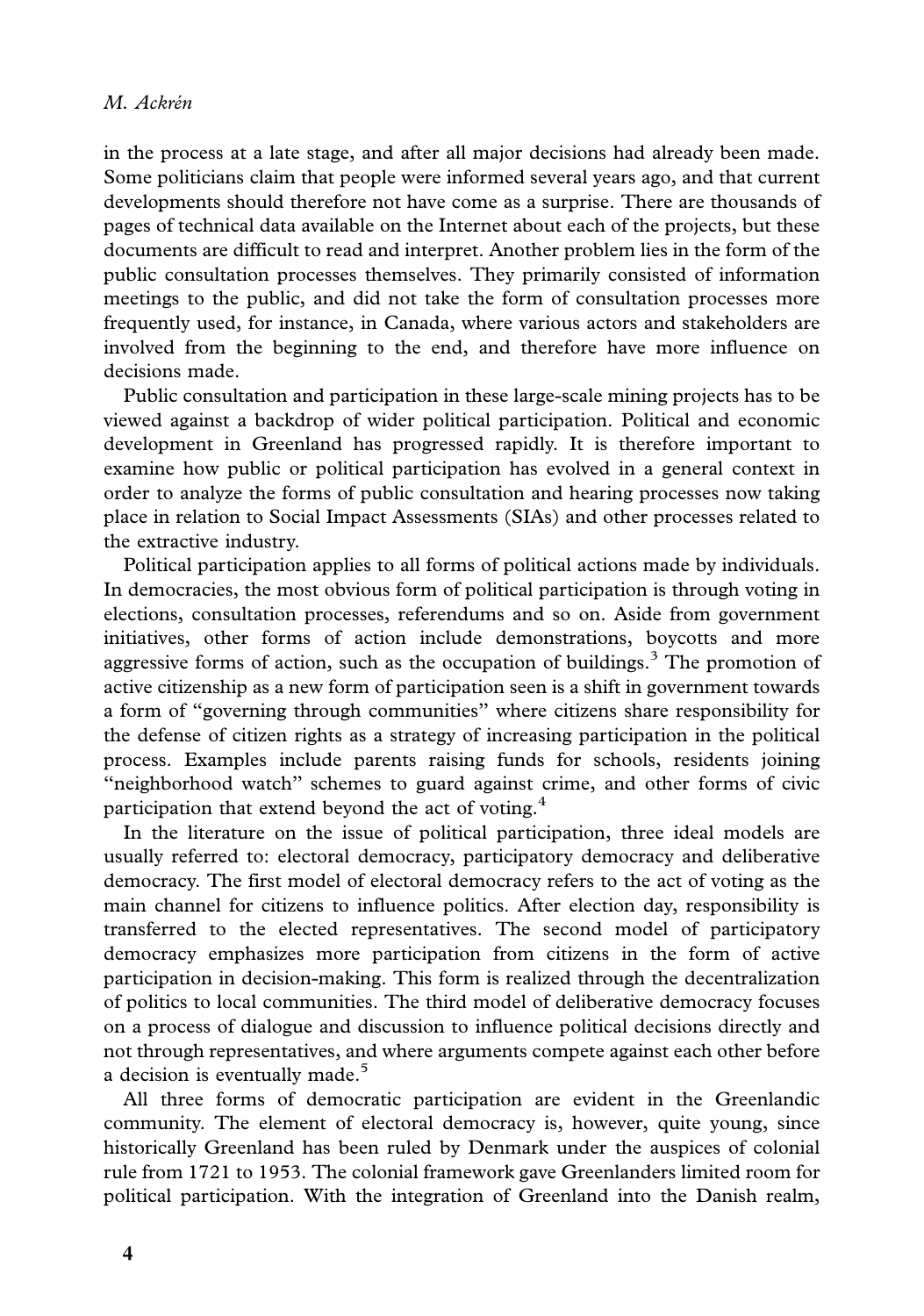some political participation was made possible, and eventually when Home Rule was introduced in 1979, a regional political system with elections was created. The extended self-rule established in 2009 has further broadened the scope of political participation for Greenlandic citizens. Participatory democracy is used on the local level within the municipalities, even though this form has been somewhat restricted due to municipal reforms that took place in 2009, reducing the number of municipalities from 18 to 4. Deliberative democracy is the closest Greenland has to public consultation processes or hearing processes in relation to the mining industry projects. This is not the only context that deliberative democracy is used. It is tradition in Greenland to conduct hearing processes regarding law proposals on general matters.<sup>6</sup> Is the deliberative democracy model feasible and what are the benefits and drawbacks of using such a model in the context of economic development in Greenland? How can the hearing processes be improved if there is a lack of trust and legitimacy amongst the population?

Section 2 of the article provides a short history of Greenland's legislative competencies in the field of mineral resources. Section 3 examines the current situation in relation to Self-Government, Sections 4 and 5 present case studies of the Isukasia-project and the TANBREEZ-project and compare the two projects. The final section draws conclusions based on the findings in the article.

## 2. A short history of Greenland's mineral resources competencies

Mining projects have been part of Greenland's history since the 19th century. Cryolite, a raw material once important to the aluminum smelting process, was mined until resources were depleted in 1987.<sup>7</sup>

The first law in relation to onshore and offshore industrial extraction in Denmark was passed in 1932. At this time, it was only possible to enforce laws in Greenland through a Royal Decree, which was passed in 1935, applying the same Danish law within the area. $8$  Greenland was still a colony at the time, so all major decisions were made in Copenhagen.

The Danish law on industrial extraction was modified in 1950, and stated that ''Resources in Greenland soil belonged to the Danish state.'' Administration in Greenland was centralized, and a directly-elected provincial council was established in Nuuk with a single governor. In 1953, Greenland became an integral part of the Danish Realm as a county, and Denmark awarded Greenland two representatives in the Danish parliament.<sup>9</sup> In January 1960, the Danish Ministry for Greenland appointed a commission to prepare a specific law on mineral resources in Greenland. The outcome of this work was a law, which was implemented in 1965. The aim of the law was to attract foreign investors to invest in extraction activities in Greenland.<sup>10</sup>

In 1975, political negotiations between Greenland and Denmark took place regarding the future constitutional status of Greenland. Greenland had been an integrated part of Denmark as a county since 1953, but this was now about to change. Political mobilization against postcolonial rule was on the agenda, and Greenland wanted more autonomy. The negotiations ended in a 1979 referendum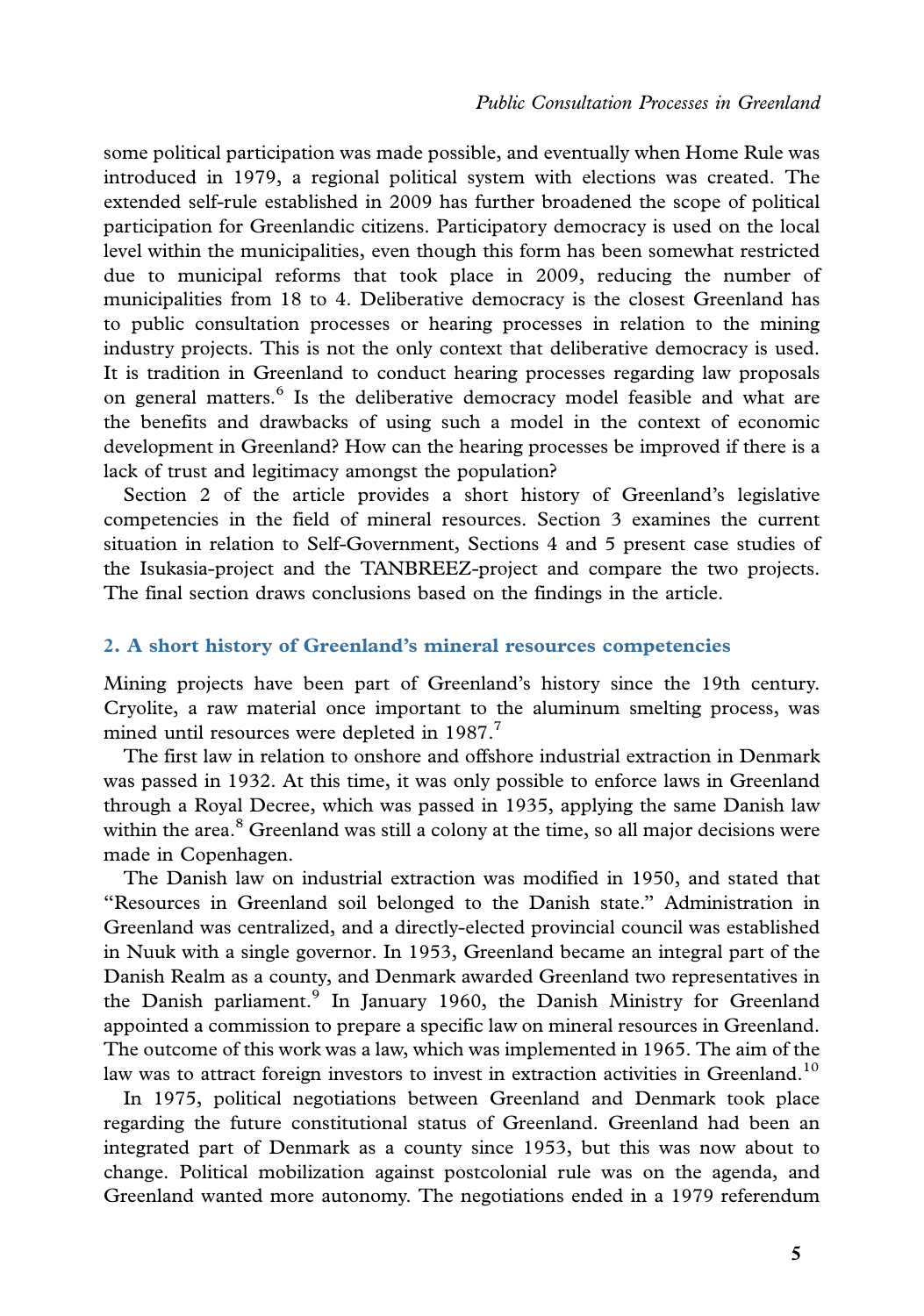on Home Rule, following the Faroese model. A majority of the Greenlandic population voted in favor of Home Rule.<sup>11</sup>

During the negotiations between Denmark and Greenland on Home Rule, the issue of ownership of minerals and petroleum in the subsoil of Greenland was discussed, but a separate 1978 law (Law on minerals in Greenland) established joint administration and responsibility over the area. A committee consisting of an equal number of Greenlandic and Danish parliamentarians was to make decisions on permits to companies who wished to start operations in Greenland. The administration of the committee was situated in Denmark under the jurisdiction of the Danish Minister for Greenland.<sup>12</sup> Home Rule in Greenland was established in 1979, giving Greenland full control over administration of the country in self-financed areas and some control over policy implementation in spheres subsidized from Denmark, but as mentioned above, natural resources were considered as a joint matter.

In 1988, the 1978 Danish law was amended for the first time. The principle of sharing revenues from the extractive field shifted in favor of Greenland. The joint Greenlandic-Danish company, Nunaoil A/S (established in 1985), was also strengthened. This was also a result of the 1985 Greenlandic referendum, the outcome of which led Greenland to leave the European Economic Community (EEC). In 1991, minor changes were made to the 1978 Danish Law, the most significant of which was the requirement to provide more information to the public in Greenland about all activities going on. Furthermore, the administration of hydropower activity was moved from the sphere of joint affairs between Greenland and Denmark to the Home Rule administration.<sup>13</sup>

In 1998 a further step towards managing extractive industries was taken when the Greenlandic Home Rule Government established the Bureau of Minerals and Petroleum (BMP). The Mineral Resources Act was passed in 2009 and came into force in 2010. In article 1 the Act states the following:

- 1. This Greenland Parliament Act aims to ensure appropriate exploitation of mineral resources and use of the subsoil for storage or purposes relating to mineral resource activities as well as regulation of matters of importance to mineral resource activities and subsoil activities.
- 2. The Greenland Parliament Act aims to ensure that activities under the Act are performed in a sound manner as regards safety, health, the environment, resource exploitation and social sustainability and appropriately and according to acknowledged best international practices under similar conditions.<sup>14</sup>

This Act was a direct result of the introduction of Self-Government, which had come into effect on 21 June 2009. In the Self-Government Act of 2009,  $\S$ 7-8 are related to incomes from the extractive industries.<sup>15</sup> The Mineral Resources Act regulates onshore and subsoil activities. The Act also states that all activities should take social (health and safety), environmental and sustainability considerations in mind. Furthermore, international practices and best practices are acknowledged.<sup>16</sup>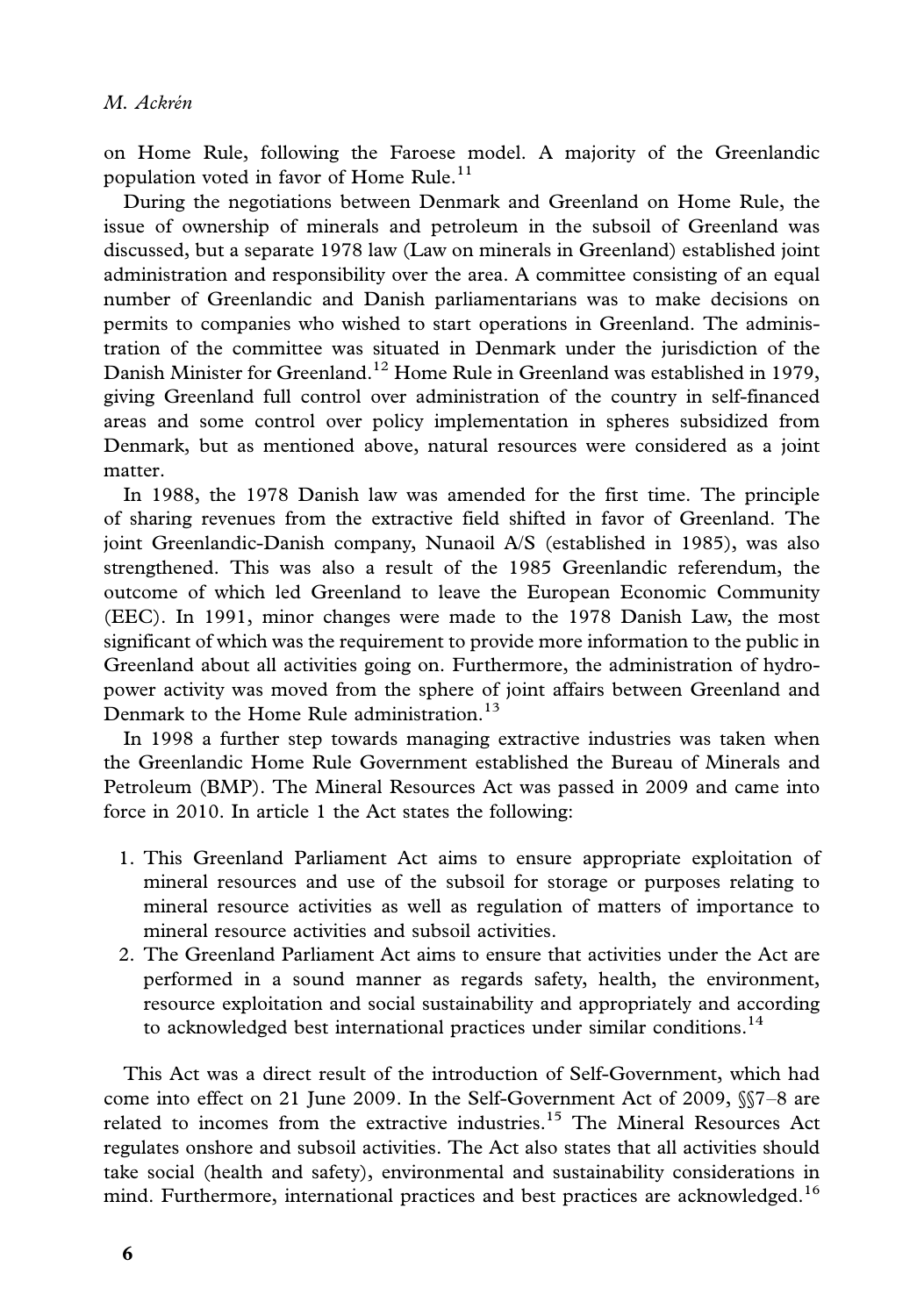This acknowledgement is also found in the Memorandum of Understanding that the BMP signed with the National Energy Board in Canada in 2010. This agreement's purpose is to exchange experiences about management practices and issues concerning the extractive industries. It is an agreement where ''best practices'' are in the forefront regarding regulations and procedures within the field.<sup>17</sup>

#### 3. Self-government and natural resources

On 1 January 2010, Greenland took over control of all subsurface resources, thus paving the way for direct negotiations between the Greenlandic authorities and multinational companies interested in investing in Greenland.<sup>18</sup> In recent years, an increasing number of mineral exploration licenses have been granted to foreign mining companies, from Canada, Australia, the UK and other countries.<sup>19</sup>

Public involvement has become more active in recent years, starting with the first protest campaign against offshore exploratory drilling for oil and gas west of central Greenland in 1976–77. There have also been other protests, from both the public and the Greenlandic parliament, but it was not until the 2000s that public involvement was organized in the form of non-governmental organizations (NGOs), such as Avataq and Inuit Circumpolar Council (ICC). Furthermore, Alcoa' inquiry in 2006 to build an aluminum smelter in Maniitsoq triggered politicians to demand that a Strategic Environmental Assessment (SEA) be conducted in the process, even though no legislative basis for such a process had ever been introduced in Greenland before.<sup>20</sup>

With the introduction of Self-Government, a new era in the extractive industries began, and increasing numbers of Greenlanders have been hired as workers and given relevant education in the field. These activities are followed closely by politicians, non-governmental organization (NGOs), the public and the press. Almost every day the local media (e.g. Kalaallit Nunaata Radioa/Greenlandic Broadcasting Corporation (KNR)), the newspapers (Sermitsiaq.ag and *Atuagagdliutit/Grønlandsposten*) report on the industry.

BMP, a government agency under the Ministry of Industry and Mineral Resources, actively campaigned to encourage resource companies and investors to think about exploration and exploitation opportunities in Greenland. In addition, BMP was responsible for management, administrative and regulatory tasks regarding petroleum and mineral resources and had sole authority and decision-making power to issue licenses for prospecting, exploration and production.<sup>21</sup> As of 1 January 2013, BMP was renamed the Mineral License and Safety Authority (MLSA). The responsibilities of the former BMP were distributed across several administrative units – the Ministry of Industry and Minerals, and a new Environment Agency for Mineral Resources Activities (EAMR), which falls under the Ministry of Nature and Environment. This reorganization was the result of a revision of Greenland Parliament Act No. 26 of 18 December 2012, an amendment of Greenland Parliament Act No. 7 of 7 December 2009 (The Mineral Resources Act).<sup>22</sup>

The new Authority is an improvement, since now there is a separation between the management of mineral resources and environmental management. This separation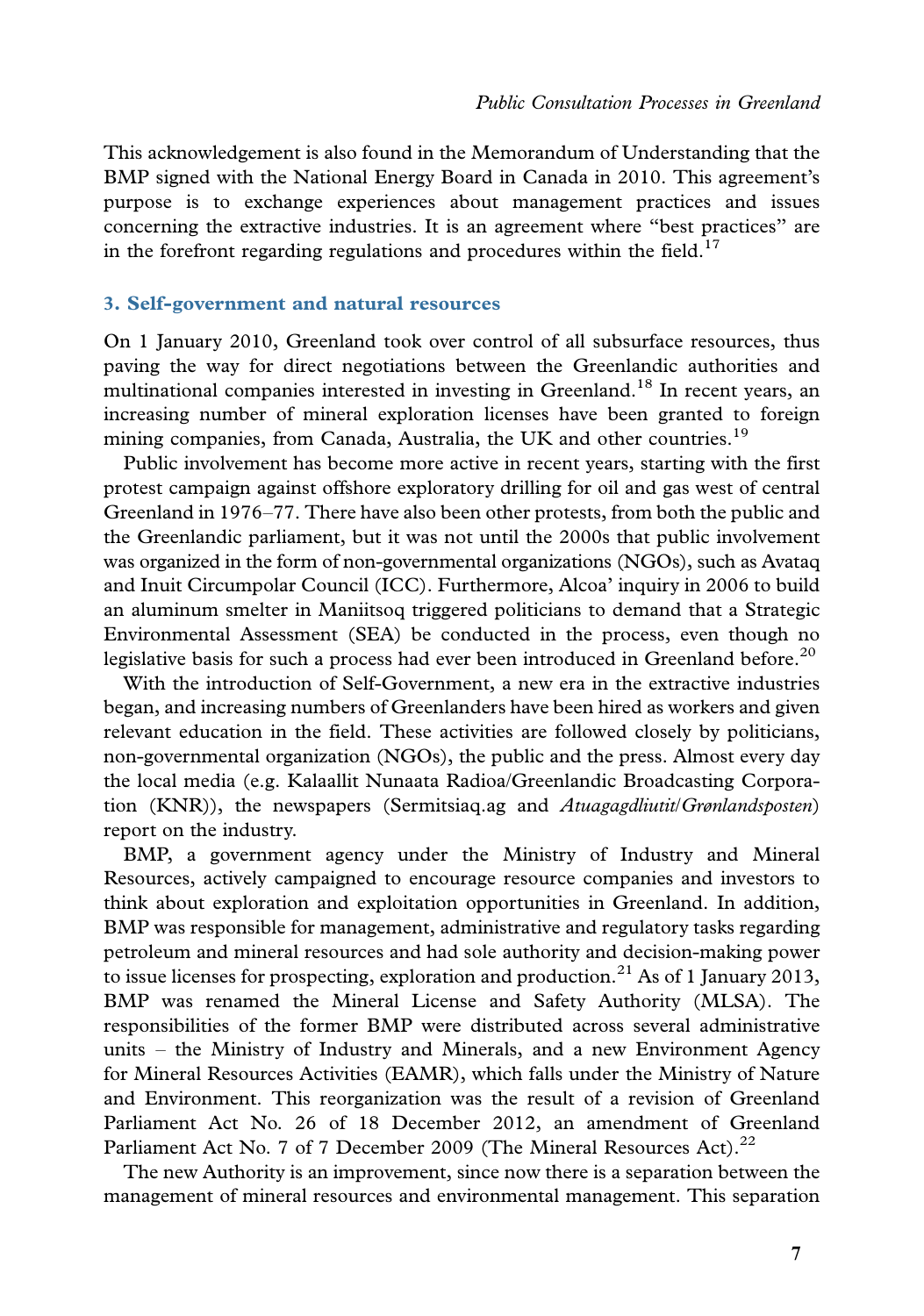also takes the form of different supervisory and approval roles regarding strategic planning and marketing. $^{23}$  The EAMR safeguards environmental protection related to oil extraction and mineral extraction in collaboration with the Danish Center for Environment and Energy (DCE) at Aarhus University and the Greenlandic Institute of Natural Resources (GINR). These two institutes together carry out strategic environmental impact assessments (SEIAs) that determine which on- and offshore areas should be opened for a licensing round. $^{24}$ 

The ICC and the Employers' Association of Greenland have taken a leading role in the call for public debate on the nature of consultation and decision-making processes in the extractive industries. In October 2012, ICC launched a project in cooperation with WWF-Denmark to focus on improving hearing processes for largescale projects in Greenland. Transparency Greenland is another NGO that has tried to influence decision-makers, addressing concerns regarding corruption within the industry, and arguing that citizens should become more involved in the discussions on legislation for large-scale projects.<sup>25</sup> Another issue addressed by Transparency Greenland has been to call for more streamlined procedures regarding public consultation, and also to improve access to relevant documents, which are often only in English and not translated into Danish and/or Greenlandic.<sup>26</sup>

The Government of Greenland has also taken steps towards getting the public more involved in the process. One of the Government's major goals is to inform and involve citizens and other stakeholders in the planning of future mining projects through a variety of activities, including meetings, focus groups, interviews, communication via media sources, seminars, conferences and mass meetings. $27$ 

Public participation is usually integrated in environmental impact assessment (EIA) and SIA processes, since the authorities often require public consultations as part of EIA and SIA preparations. However, there are no clear guidelines for how public consultations or hearing processes should be conducted.<sup>28</sup> In the Mineral Resources Act (MRA) of Greenland it states that a license for approval of a mineral activity can be granted only after an assessment has been made of the impact on the environment (EIA) or when a social sustainability assessment (SSA) has been conducted.<sup>29</sup> In the 2014 revisions of the MRA an additional Part 18a,  $\$ 87a-d requires pre-consultation and consultation for large-scale projects.<sup>30</sup> In the Aarhus Convention, this is one of the international conventions that guarantees access to information, public participation and access to justice in environmental issues, Denmark made a reservation for Greenland. Greenland has yet to ratify the Convention.<sup>31</sup> Public consultations or hearing processes are used to mitigate conflicts and serve as a tool for information exchange between various stakeholders, and may also enhance mutual learning processes and act as a means to avoid costly delays with large-scale projects.<sup>32</sup>

#### 3.1. Formal process for public consultation in Greenland

The formal process of public consultation or outlining a Social Impact Assessment is comprised of multiple stages, but is straightforward<sup>33</sup>: 1) First, there is a scope study, which is a pilot study over the planning and collection of data for the place of the project. During this phase, all relevant stakeholders are informed and should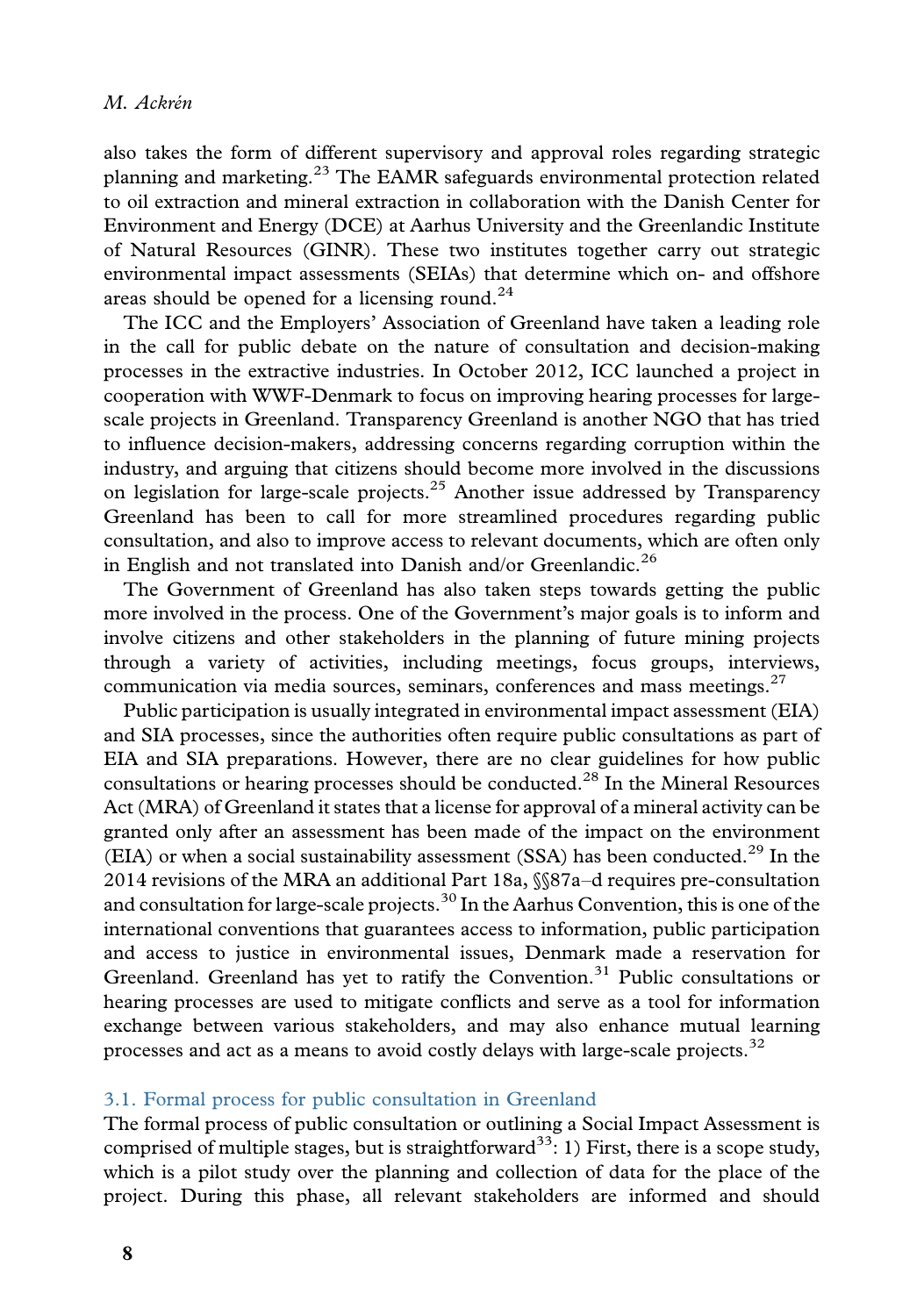participate regarding the matters to be investigated in such a scope study; 2) after the scope study is completed, there is a 35-day public consultation. During this period, stakeholders can apply for funding to undertake investigations of their own. This new and improved procedure was implemented in 2014. The initiative helps locals, NGOs and associations gather information from neutral sources already at the stage of the scope study; 3) when all information has been gathered and the scope study and the public consultation approved, the next procedure is for the company to write the terms of reference. This terms of reference document is then sent to the authorities for approval. The terms of reference is a more detailed document and can be seen as a committee report. This document is not submitted for a public hearing; 4) a draft for an SIA and an EIA is the next step in the process, if the project is considered to have a significant impact on society. During this stage the document(s) constitute the basis of the next public consultation. The public hearings span 8 weeks. The form these public consultation meetings take can vary, and can include: stakeholder meetings, local meetings with citizens, public hearings and/or information meetings; 5) the White Book is then written. The purpose of the White Book is to address relevant concerns raised during the public consultation meetings. All of the concerns raised should be included in this document; 6) the next step is the three-party negotiations regarding the Impact Benefit Agreement (IBA). This is the agreement between the authorities (municipality and the government) and the company. The IBA is published after it is approved<sup>34</sup>; 7) after all these stages, and if the project has been successfully outlined in each phase, the final version of the White Book together with the final versions of SIA and EIA are sent to the government for political approval. The Government of Greenland will then either accept or reject the proposal for exploitation.  $35$ 

The procedure is illustrated in Figure 1:

The deliberative democratic ideal takes citizen participation into account. Citizens should be able to be involved in the process of decision-making and be able to influence political decisions directly and not through representatives. Interests should



Figure 1. The formal process of applying for licenses.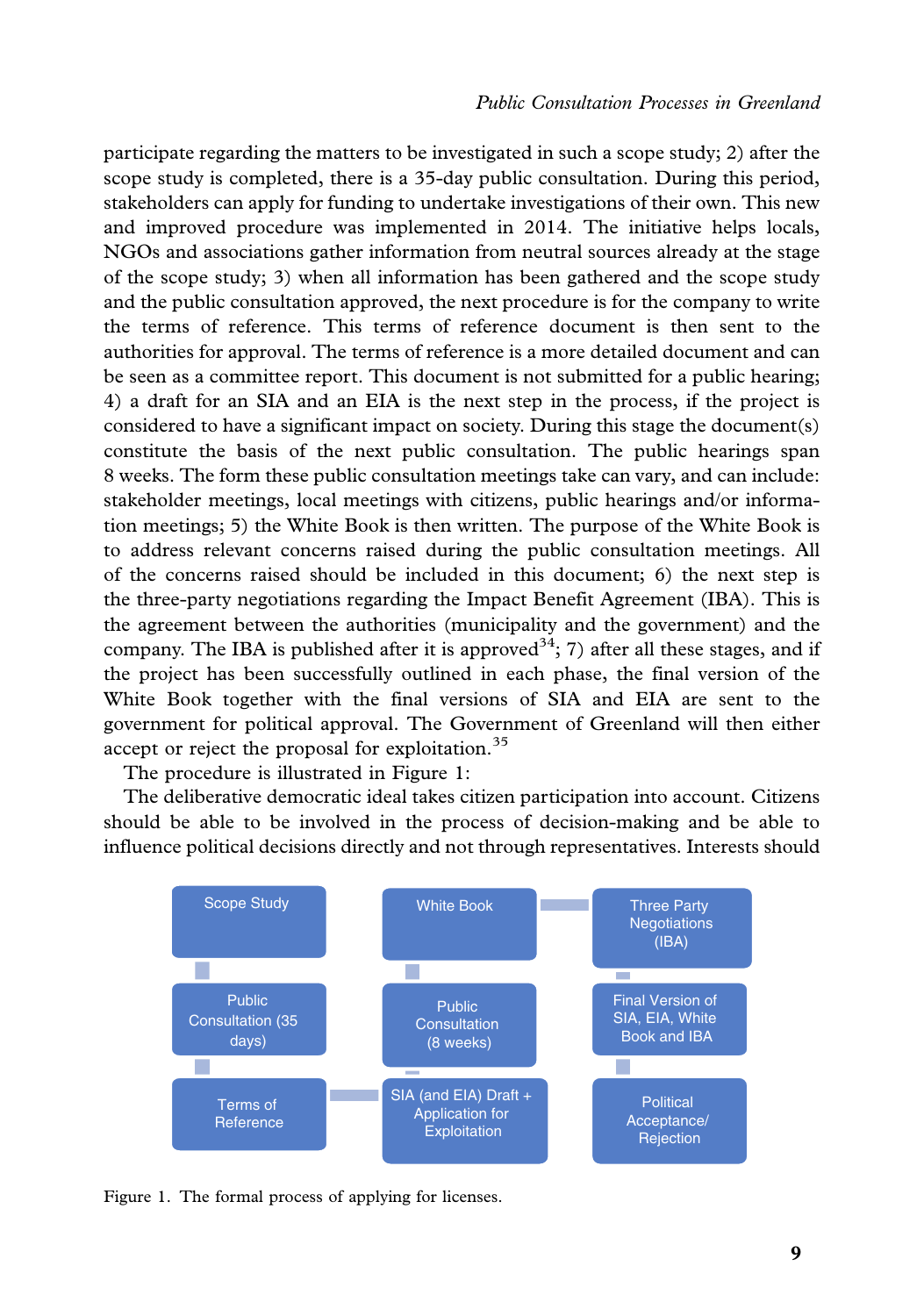not be contradictory, and all participants should be economically independent and have the same access to information.<sup>36</sup> This is, of course, an ideal form of deliberative democracy. There are several concerns that can be addressed in relation to the process of large-scale projects in Greenland. First, the companies have a large degree of knowledge in their field. They usually also have expert resources available in their companies. Second, the authorities have first-hand information on every project that is in progress, and may also have experts that provide consulting or advisory support. In comparison, the municipal authorities and local citizens can be seen as resource-weak stakeholders. This also applies to NGOs and other interest organizations within society. Access to knowledge and information can therefore be on an unequal footing. Third, the practice of public consultation might not be implemented in a meaningful way, and the situation that Greenland has not ratified the Aarhus Convention is problematic. Another consideration is specific cases of large-scale projects, which can vary significantly from case to case. In the next section, two examples cases are examined with regard to the public consultations processes undertaken so far in relation to the deliberative democratic feature.

#### 4. Two case studies

In this section the London Mining Greenland A/S, or Isukasia-project, and the TANBREEZ-project are outlined.

## 4.1. London Mining Greenland A/S or Isukasia-project

London Mining is a British company that produces high specification iron ore for the global steel industry. London Mining has received a 30-year exploitation license for their Isukasia-project in Greenland effective 24 October 2013.<sup>37</sup>

The iron ore resources at Isua were first discovered in 1965, but it was not until an exploration drilling and feasibility campaign was undertaken by Marcona in the 1970s that the potential for open pit and underground mines was revealed, which coincided with the development of a bulk logistics route to a deep water port. Rio Tinto carried out further exploratory drilling in the 1990s, and London Mining acquired the Isua license in  $2005.^{38}$ 

In 2012, London Mining Greenland A/S applied for exploitation rights, and later signed the exploitation agreement. A public hearing phase and public community meetings have been completed.<sup>39</sup>

A potential mine will be able to produce around 15 million tons of ore concentrate per year. The project is expected to employ more than 3000 employees during the peak construction phase. When the mine moves into the production phase, the company expects that employment levels will stabilize between 680 and 810 individuals.<sup>40</sup> This means that a foreign labor force will have to be brought in to cover the construction phase. London Mining intends to employ Chinese workers not only for the construction phase, but throughout the whole process, including the production phase.<sup>41</sup>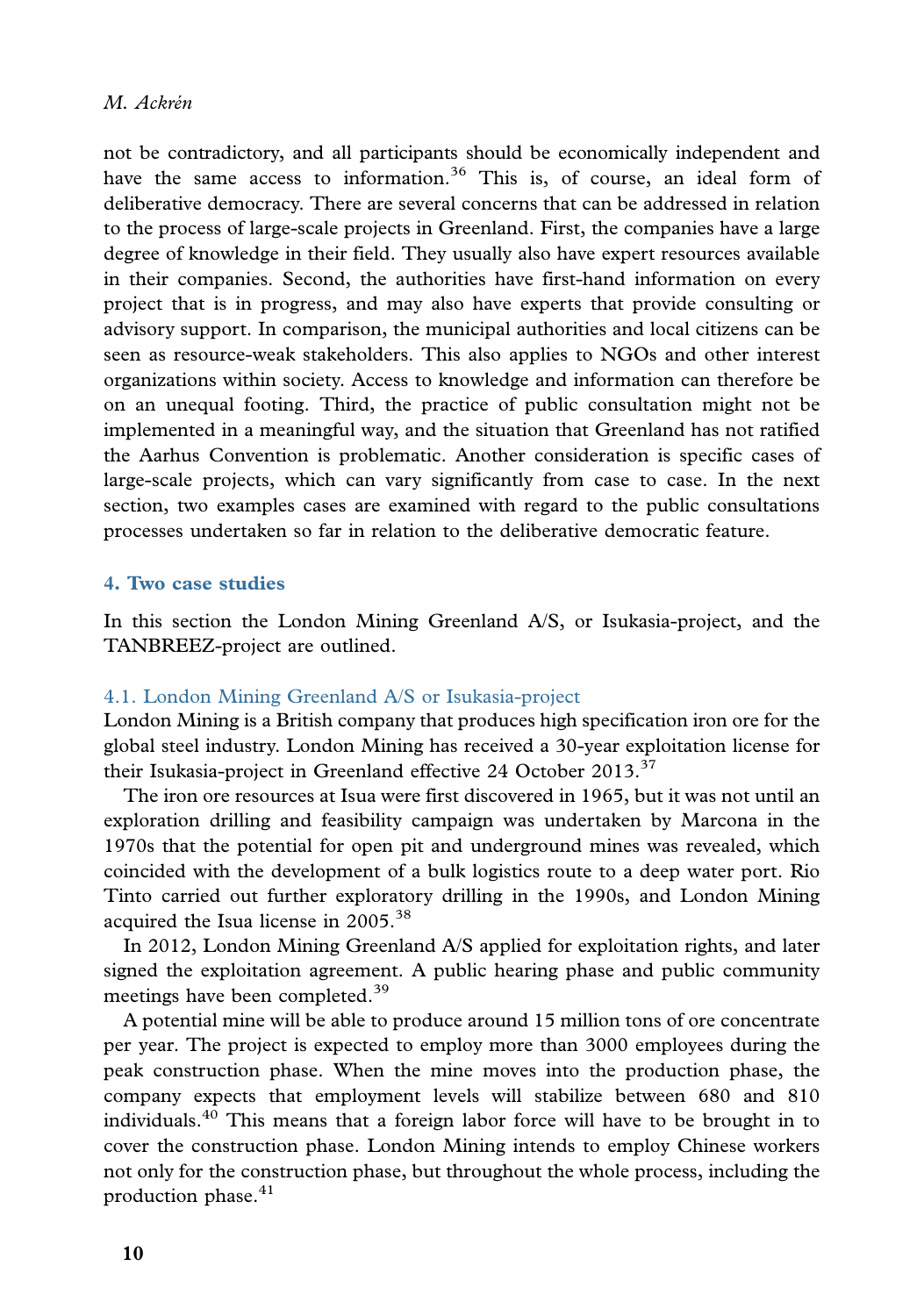London Mining conducted an SIA in 2009. During the period 27 August 2012 to 19 October 2012, BMP organized four public hearings. In addition, London Mining organized a number of public consultation meetings with relevant stakeholders as well as the public on general issues concerning engineering and the environment and socio-economic impacts of the Isukasia-project.<sup>42</sup>

Public hearings were conducted on four main topics: a general information session, a session about the SIA-process, a session about the EIA process and a concluding session on all topics in the form of an open debate.<sup>43</sup>

From 2008 to 2012, London Mining implemented an extensive communication plan and involvement with the local community. In 2011 and 2012, the company held 10 public consultation workshops to discuss environmental, social and technical aspects of the Isukasia-project with the local citizens. Furthermore, three large public information meetings with media coverage and presentations were held in 2010 and  $2011^{44}$ 

The results of the hearing processes can be seen in light of both benefits and risks. Some of the key benefits are economic and social. There will be opportunities for both direct and indirect employment and local business development, as well as increased opportunities for education and training. The risks can be summarized as social conflicts between vulnerable groups in society and the risk of pollution and accidents.45

As can be seen from Figure 2, the time frame for public consultation and involving different actors was quite short for such a large-scale project. The scope study that London Mining submitted was highly detailed. This process was completed before the improved legislation came into force, and hence the public consultation period where the SIA and EIA were discussed spanned only 4 weeks (currently 8 weeks). In the public and media debates, the local people pointed to the potential negative impacts the project would have and raised concerns regarding the environmental and social impacts the project would have on hunting and the environment at large.<sup>46</sup> The form the public consultation took is problematic. First of all, the company itself



Figure 2. The formal process of London Mining.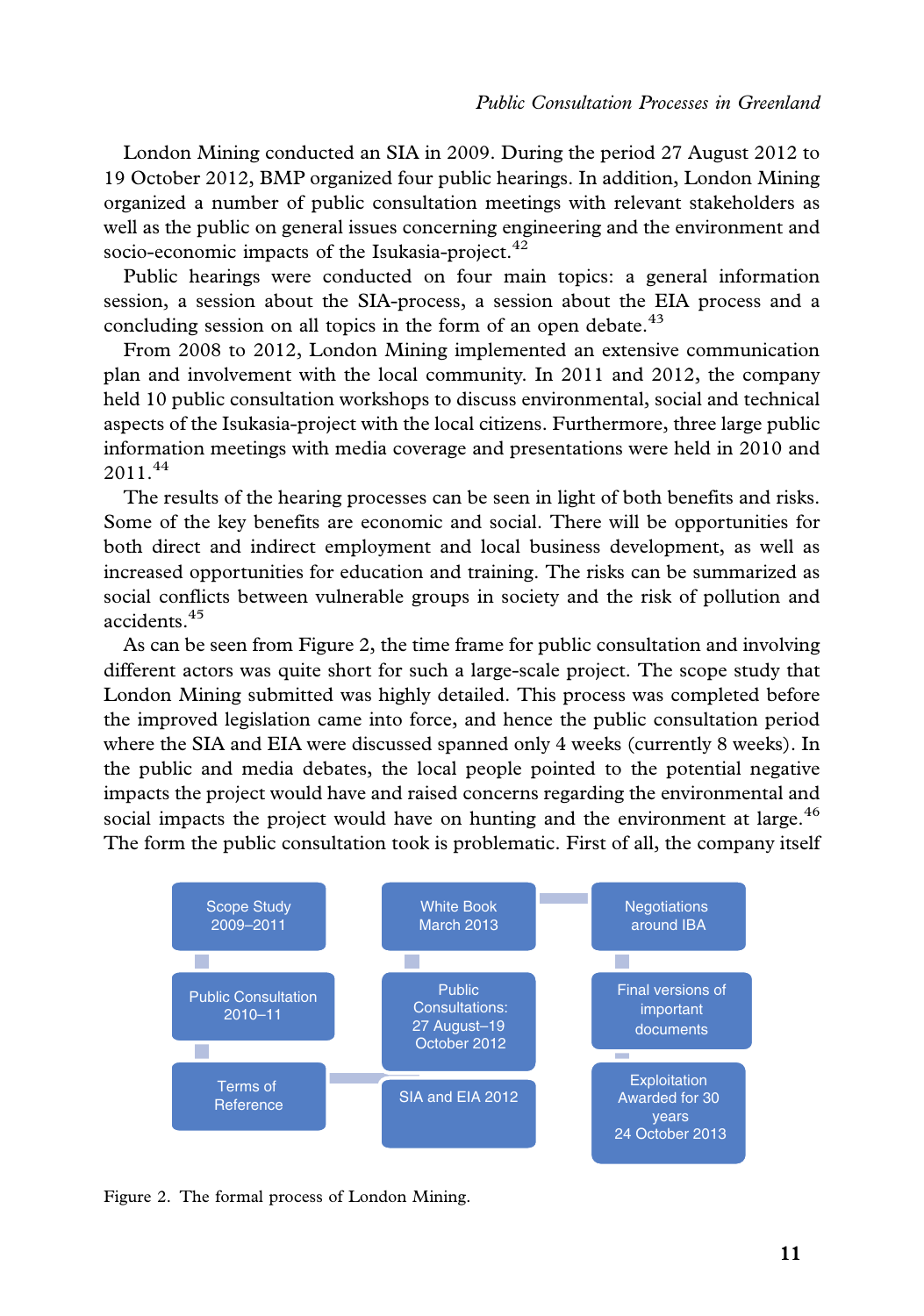decided to what extent public consultation was carried out. Second, Naalakkersuisut (Greenland's Government) used a local consultancy firm with clients in the mining sector to chair proceedings. During the hearings, which took place at Ilisimatusarfik (the University of Greenland), company employees and consultants from Denmark and Canada hired by London Mining summarized several thousand pages of technical reports and other reports to get their message across. The hearings were clearly information meetings and did not take the intended form of dialogue between stakeholders.<sup>47</sup>

During the public hearing, people expressed their frustration over a lack of democratic involvement  $-$  for example, the audience was told that questions could be asked at the end of the meeting, but they would not be answered until the following session. This is only a form of one-way communication to the public, and not the real, deliberative form of discussion that is the purpose of such hearings.<sup>48</sup> At a minimum, public involvement must provide an opportunity for those directly affected to express their views regarding the proposal and its environmental and social impacts.

There have also been other signs of discontent. On Monday 26 November 2012, around 20 people demonstrated outside the Greenlandic parliament building, over the issue of using a foreign labor force. This was at the time when the MRA was up for debate in the parliament. The demonstration was organized by ''Foreningen 16. August.'' The name of the association was taken from an incident where BMP banned local people from gathering red rubies and other gemstones in an area that had attracted the interest of the Canadian company True North Gems.<sup>49</sup> Several demonstrations have been organized by different associations in Greenland against other large-scale projects. This is a way of showing dissatisfaction with the way the authorities are handling these matters. In Greenland, this can sometimes be an effective way of dismantling the whole government, which happened recently over the Aleqa-scandal (October 2014), when thousands of people demonstrated against corruption in the Government.

Recently, London Mining has been affected by international problems, such as the Ebola-epidemic in Africa and falling iron ore prices. The company's financial situation is ruined, and it is now under administration.<sup>50</sup> The Isukasia-project has therefore been put on hold. Other investors have come into the picture recently, such as General Nice Development Limited, which is Hong Kong-based and has its main operational center in Tianjin City on mainland China. General Nice Development Limited is part of a conglomerate, meaning that business can go on. However, there are a number of issues that need to be resolved before mining operations can commence.<sup>51</sup> Both external and internal problems and uncertainties can delay largescale projects of this magnitude.

## 4.2. The TANBREEZ-project

The TANBREEZ-project is an acronym for the minerals that will be extracted from the mine. The project belongs to the Australian company Rimbal Pty. Ltd. headed by Greg Barnes. TANBREEZ Mining Greenland A/S was established in 2010 and is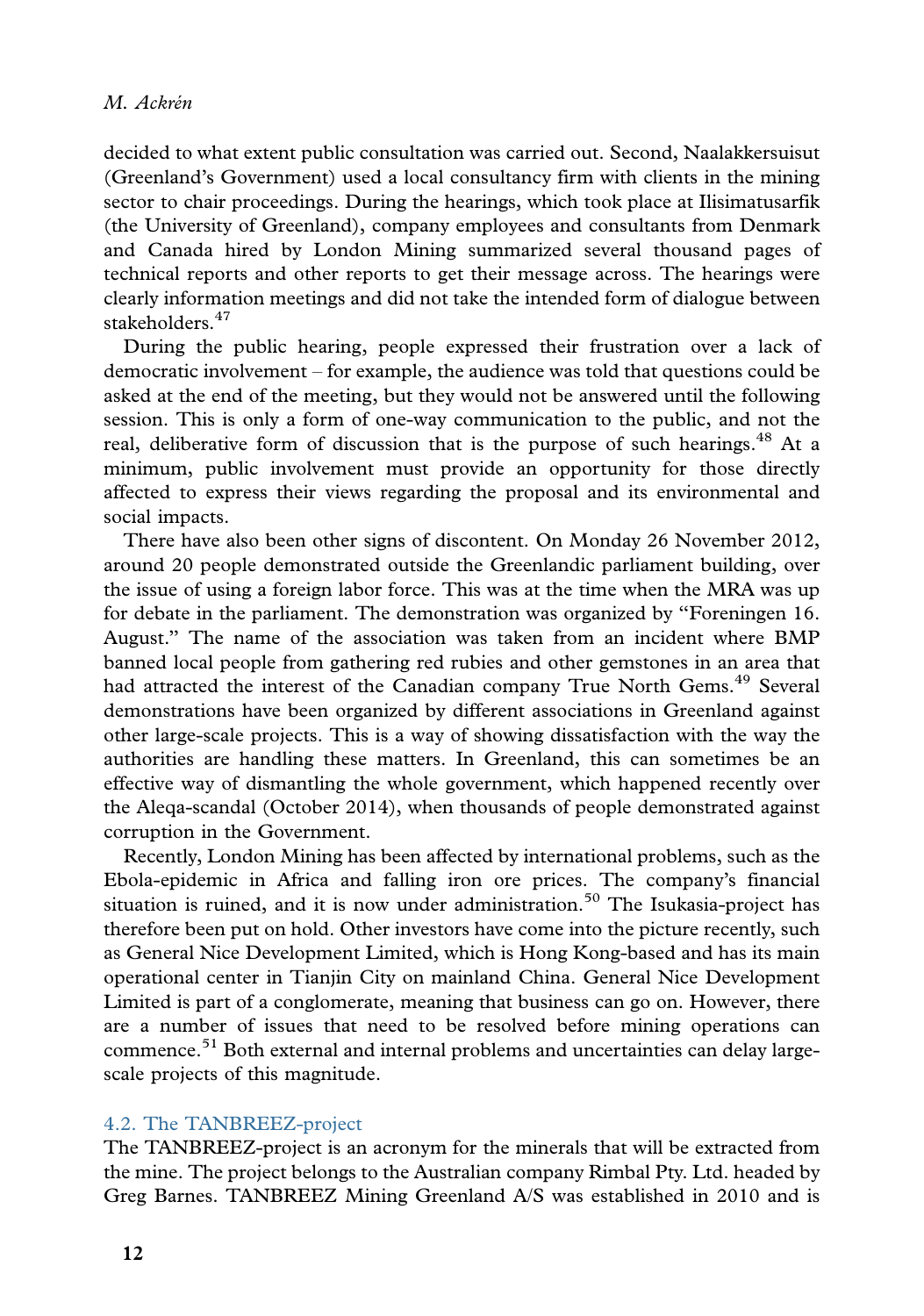100% owned by Greg Barnes. The project is close to some of Southern Greenland's major towns (Narsaq, Qaqortoq and Nanortalik) and only 38 km from the international airport of Narsarsuaq.<sup>52</sup> It is estimated that *Kringlerne* (the place where the mine will be situated) contains 28 million metric tons of rare earth ore, of which 30 percent is thought to be heavy rare earth elements (REE). Contrary to many REE projects around the world, Kringlerne does not contain uranium or thorium, making the refining process easier.<sup>53</sup>

A license for exploration was obtained in 2001 by Rimbal Pty. Ltd. The project has offices in both Perth, Australia and Nuuk, Greenland. Currently, a team of 10 people is working on the project. An Environmental Impact Assessment and a Social Impact Assessment were submitted in 2007 and 2010 respectively. Some field investigations were conducted in 2010 and a feasibility study was completed in  $2012^{54}$ 

The project is expected to have duration of over 20 years, and the construction phase is estimated to take  $2-5$  years. The expected workforce during both the construction and operation phases is 80 persons. A yearly income when the mine is in operation is to be expected to be about DKK 13 million.<sup>55</sup>

So far, the company has conducted a local use study, which was finalized in August 2013. The information in this study was based on interviews with local stakeholders in South Greenland. Between the period of 21 February and 4 March 2008, 40 persons engaged in hunting, fishing, sheep farming, tourism, museum activities, recreational use of natural areas, stone/mineral collection and public administration were interviewed. In April 2010, five additional interviews were conducted by phone with people living outside the towns, and later about 20 more interviews were undertaken with fishermen and hunters in the area.<sup>56</sup>

TANBREEZ has also conducted an EIA and several reports have been written about the natural environment, climate and hydrology, archeology and other relevant fields during the EIA process.<sup>57</sup>

Concerns regarding the TANBREEZ-project have been of a different character than concerns raised in connection with the Isukasia-project. The most obvious concerns relate to the fishery interference, because the mining activities will lead to more boat traffic in the area. Another issue is the risk of pollution and accidents. On a more positive note, the TANBREEZ-project will lead to more direct and indirect employment. The company has promised that 90% of its workforce will be local during both the construction and production phases.<sup>58</sup>

There has been a request to extend the public hearings on the TANBREEZproject, which the company accepted 9 of December 2013. During the period 1719 November 2013, several public hearings took place in South Greenland. The deadline was 6 January 2014 for commenting on these hearings.<sup>59</sup> As can be seen in Figure 3, the TANBREEZ-project has used interviews with local stakeholders and public hearings as their primary way of communicating with the public. The process has been quite transparent. Additional public hearings were held after the license for exploitation was accepted. It seems that TANBREEZ's policy has been to include as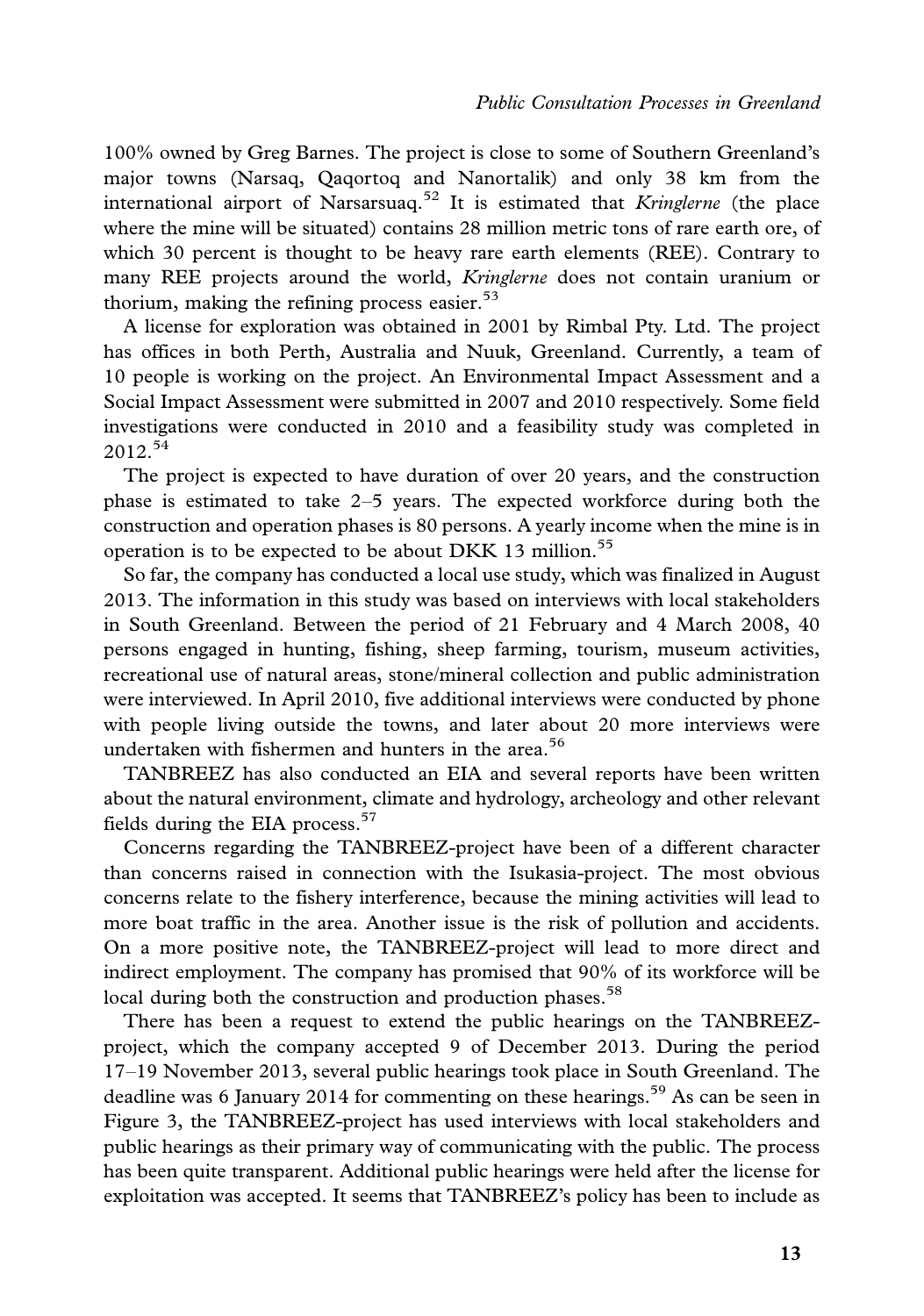

Figure 3. The formal process of the TANBREEZ-project.

many stakeholders as possible from the beginning, and involve them in an ongoing dialogue.

The current situation of the TANBREEZ-project is uncertain. The latest online news is from 24 March 2014, which states that the company will participate in Hong Kong at the Mines and Money Conference and the Alkaline Conference in Russia in August 2015.<sup>60</sup> The project is waiting to begin with the construction phase at the moment.

## 5. Discussion

The two large-scale projects mentioned above are of a different character. All largescale projects in Greenland and elsewhere are usually evaluated and processed individually, since mining is a complex procedure, especially when various minerals are at stake. The nature of mining has become a very complex issue in the world at large. It is as impossible to compare two mining projects as it is to compare two mining countries with each other. Every project is unique and every context is different.

As has also been argued, the companies' policies differ in the way they have included the public. London Mining had a clear top-down strategy: it decided what kind of public hearings it wanted, and intended to employ a foreign workforce. London Mining did not promise any significant involvement of local workers, instead it looked towards China for both workers and funding. There has been a lot of criticism directed towards the project during its progress as mentioned earlier in the article, and now with the current unstable world market and world geopolitical situation, the company is functioning under administration and can be said to be more or less dysfunctional. The whole project has come to a halt, and the future is uncertain, even with new investors.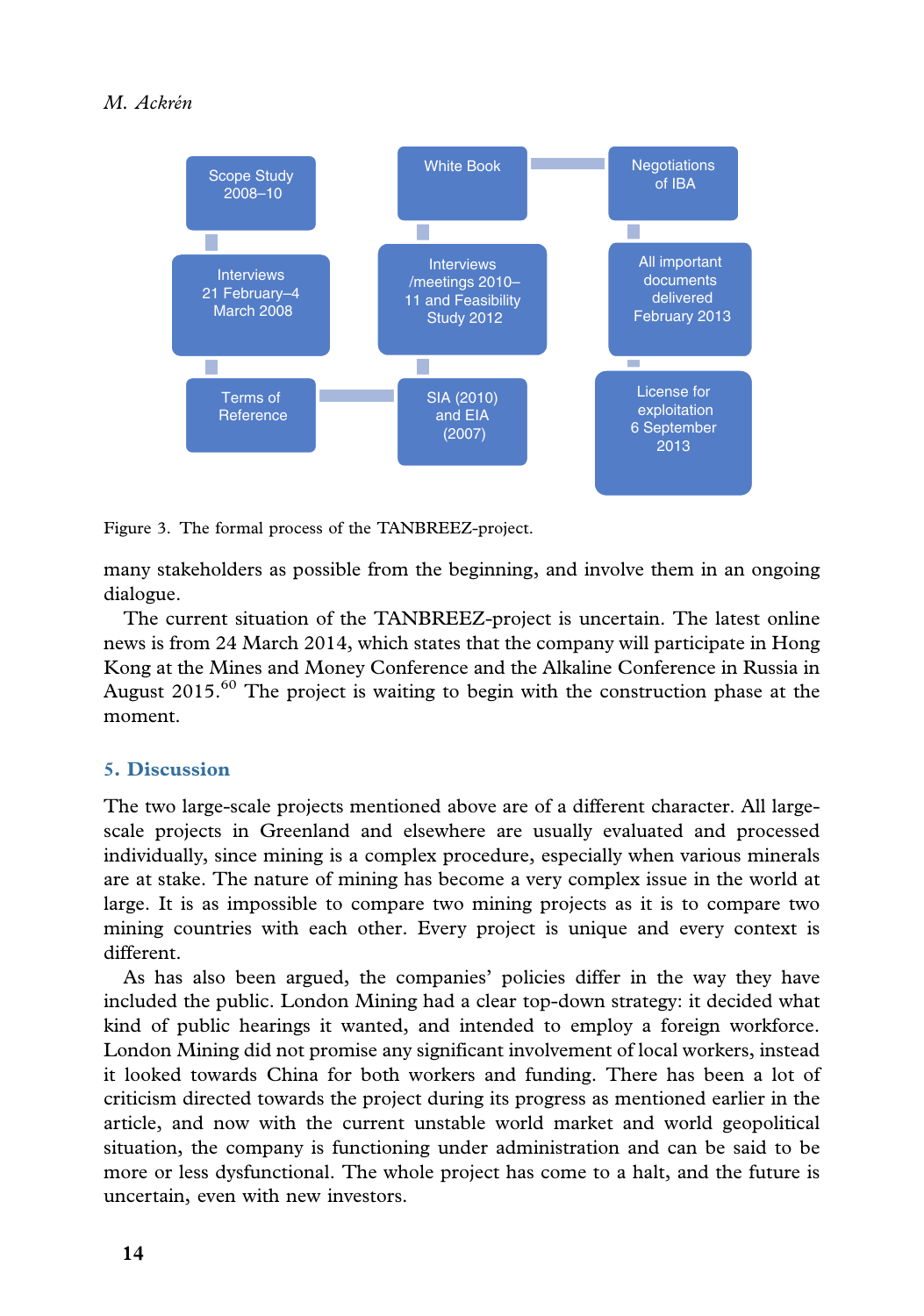TANBREEZ has used a completely different approach. The company has actively involved locals from the beginning, and used interviews to interact with various stakeholders. Public hearings were held on several occasions, with additional hearings scheduled following new developments. These hearings have helped build trust with the local community. The policy has been more bottoms-up, where the company has done everything according to the deliberative ideal. The company is also promising to use locals as much as possible within the project.

In Canada, a commissioner has been appointed by the authorities to go through a company's application for mining rights. In this way, there is an independent party in charge of involving stakeholders and the general public, promoting a more democratic procedure. The commissioner is also in charge of public consultations and hearings. Accordingly, the overall process has more legitimacy, and there is more trust between the authorities, companies and the public.<sup>61</sup> This could be an idea for the Greenlandic authorities to take into account in the future.

## 6. Conclusion

The Government of Greenland, and especially the Ministry of Industry and Mineral Resources and the Ministry of Nature and Environment, has worked on improving the conditions and regulations regarding the mining sector continuously. The amendments to the MRA from 2014 now include pre-consultation and consultation in the Act. This is a learning process, and it will probably continue to be improved for the years to come. It is evident that Greenland is not yet capable of handling large-scale projects on its own, and is therefore dependent on external expertise in this area.

The current economic situation makes it difficult to predict what will happen to all of the ongoing mining projects in Greenland. Greenland's economy, like that of many other countries, is in bad shape and the country is highly dependent on investment from abroad. However, with the recent decline in commodity prices on the world market, it will probably take some time before the real mining adventure becomes a reality.

Is deliberative democracy feasible in Greenland in relation to large-scale projects? The answer would be both yes and no. This article is, of course, limited in that it only takes two examples into account, but it does seem difficult to make deliberative democracy work in the context of large-scale projects of the magnitude of the Isukasia-project. With smaller projects like TANBREEZ, this process has proven feasible. Much depends on the company's policy and the agreements made with the authorities in the first place. Another issue is how public consultation is conducted. If it only takes the form of information meetings, no formal deliberative process is at stake, but if the public, stakeholders and other interest groups are interviewed, they become more involved in the process. The feasibility to use more direct involvement in these kinds of projects also depends on the scale and what kind of project it is.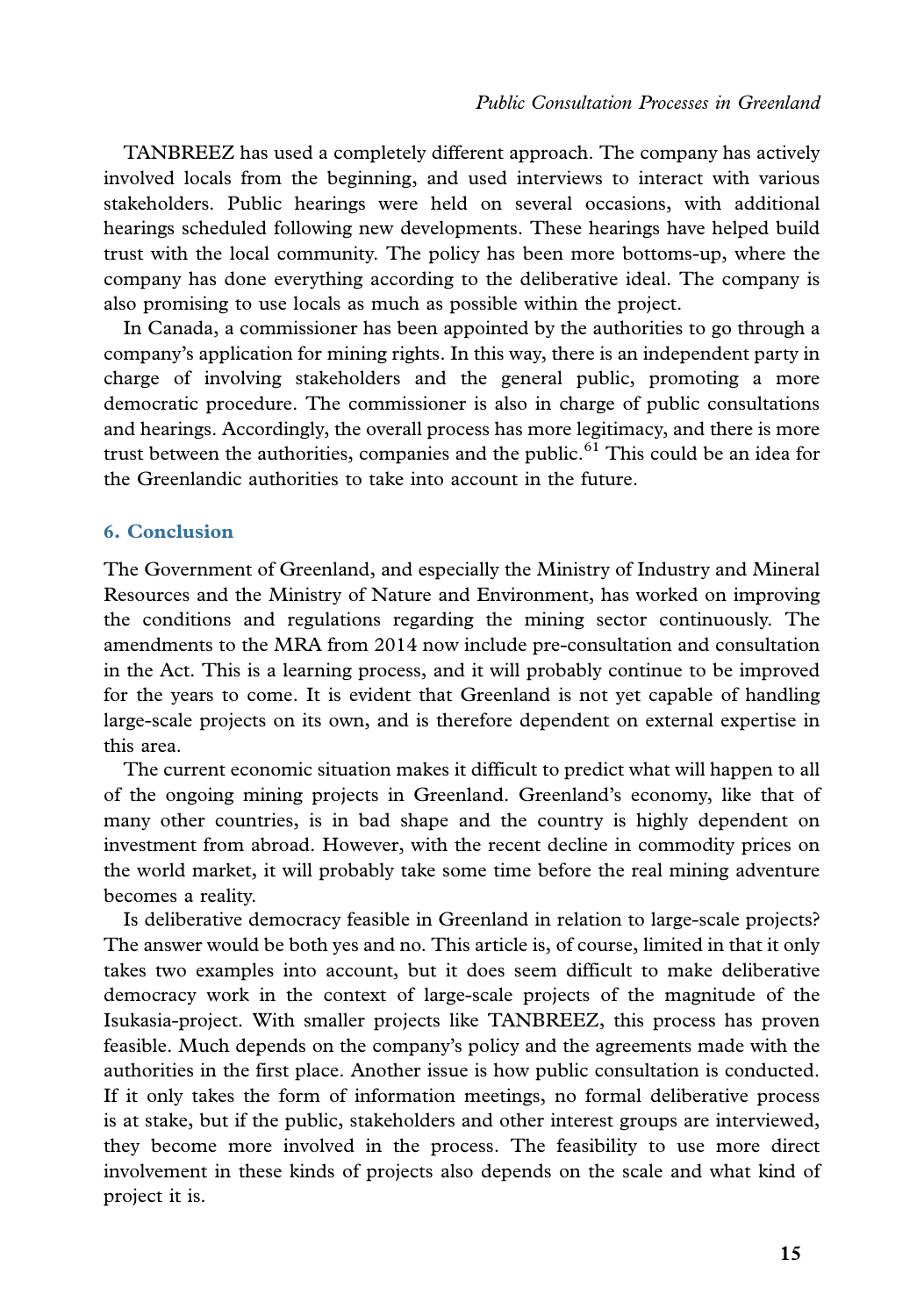A large company with a top-down management style and clear hierarchical structure might not be used to handling deliberative processes within the company itself. It therefore becomes harder to use this form in other contexts, while a smaller company might have a completely different approach to management and be used to deliberative processes both within and outside the company's framework. However, this issue needs further investigation.

Legislation in the area of mineral resources is also crucial. The MRA in Greenland might not cover all the aspects of the deliberative process or take into account its full potential. It merely provides guidelines in this area and not clear regulations or legislation. The fact that Greenland stands outside the Aarhus Convention should also be stressed, since this piece of international law might help to improve the deliberative process within this particular field.

#### ACKNOWLEDGEMENT

The author would like to thank the two anonymous peer reviewers for their constructive criticism and helpful suggestions on an earlier version of this article. The author would also like to thank all participants at the NOPSA-workshop: ''Political Science Research in the Arctic'' in 2014 for their comments and suggestions and colleagues at the Arctic Circle Assembly in Reykjavik in 2014 for improvements of an earlier draft of this article. The author is solely responsible for the content o[f](http://www.arcticyearbook.com/) [this](http://www.arcticyearbook.com/) [work.](http://www.arcticyearbook.com/)

## **NOTES**

- 1. Bent O. G. Mortensen, "The Quest for Resources The Case of Greenland," Journal of Military and Strategic Studies 15, no. 2 (2013): 98.
- 2. Bent O. G. Mortensen, op. cit., (2013): 103–5; and Cécile Pelaudeix, "Governance of Arctic Offshore Oil & Gas Activities: Multilevel Governance & Legal Pluralism at Stake," in Arctic Yearbook 2015, ed. Lassi Heininen et al. (Akureyri: Iceland, Northern Research Forum, 2015), 6. http://www.arcticyearbook.com/
- 3. Robert J. Jackson and Doreen Jackson, Contemporary Government and Politics: Democracy and Authoritarianism (Scarborough, Ontario: Prentice Hall Canada Inc., 1993), 119-20; and W. Phillips Shively, Power & Choice: An Introduction to Political Science, 4th ed. (New York, USA: McGraw-Hill Inc., 1995).
- 4. Martin Jones, Rhys Jones, and Michael Woods, An Introduction to Political Geography: Space, Place and Politics (London: Routledge, 2004), 142-5.
- 5. Åsa Bengtsson, Politiskt deltagande [Political Participation] (Sverige: Studentlitteratur,  $2008$ ,  $50-1$ .
- 6. See e.g. Sara Bjørn Aaen, Demokratisk legitimitet i høringsprocesser i forbindelse med storskalaprojekter i Grønland (Nuuk: Grønlands Arbejdsgiverforening, 2012).
- 7. Tim Boersma and Kevin Foley, (eds.) ''The Greenland Gold Rush: Promise and Pitfalls of Greenland's Energy and Mineral Resources," in The John L. Thornton China Center and the Energy Security Initiative (Washington D.C: Brookings, 2014), vi.
- 8. Klaus Georg Hansen, "Greenlandic Perspectives on Offshore Oil and Gas Activities An Illustration of Changes in Legitimacy Related to Democratic Decision Processes,'' Journal of Rural and Community Development 9, no. 1 (2014), 140.
- 9. Tim Boersma and Kevin Foley, op. cit., 8.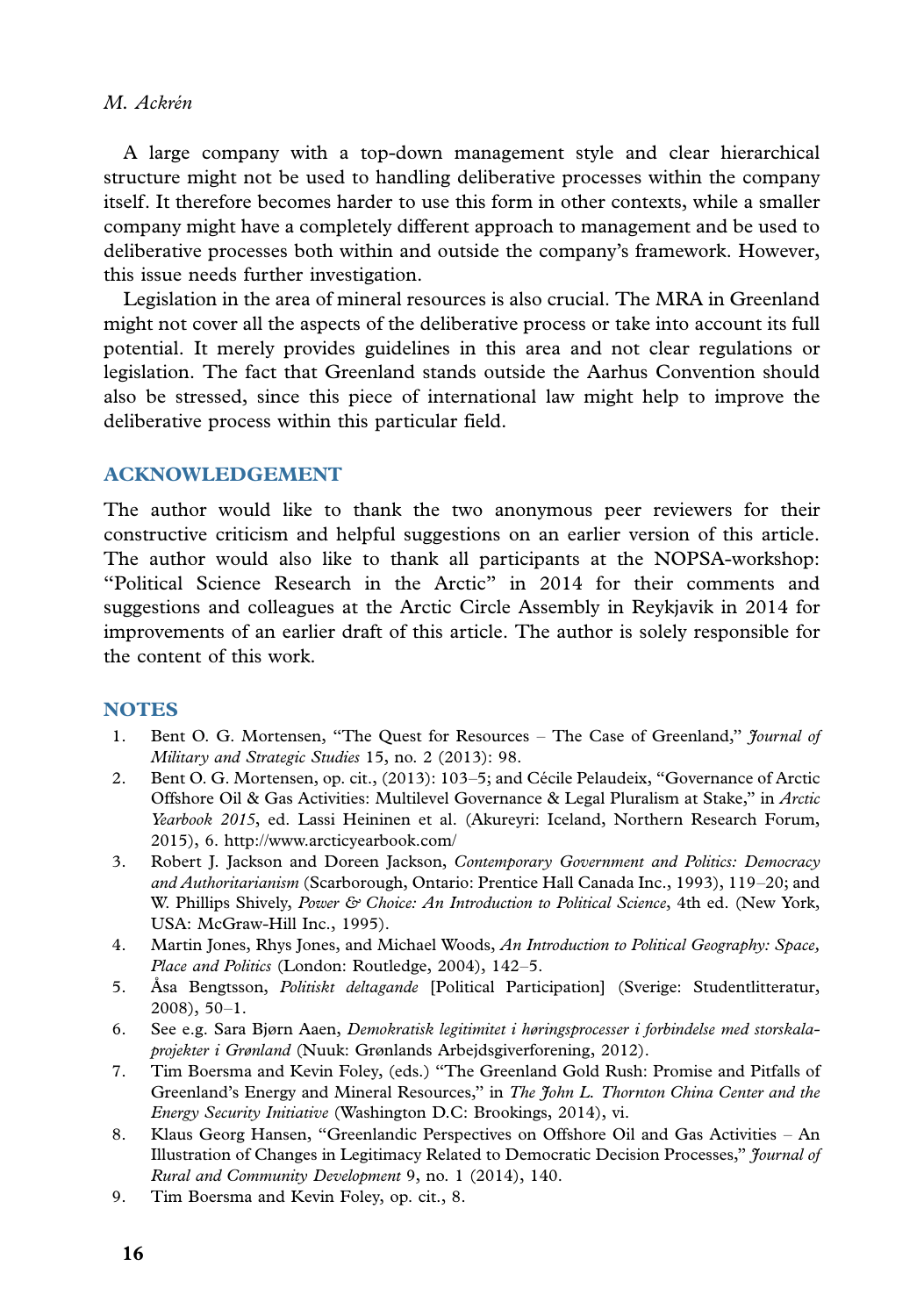[Public Consultation Processes in Greenland](http://www.govmin.gl/images/stories/faelles/mineral_resources_act_unofficial_translation.pdf)

- 10. [Klaus](http://www.govmin.gl/images/stories/faelles/mineral_resources_act_unofficial_translation.pdf) [Georg](http://www.govmin.gl/images/stories/faelles/mineral_resources_act_unofficial_translation.pdf) [Hansen,](http://www.govmin.gl/images/stories/faelles/mineral_resources_act_unofficial_translation.pdf) [op.](http://www.govmin.gl/images/stories/faelles/mineral_resources_act_unofficial_translation.pdf) [cit.,](http://www.govmin.gl/images/stories/faelles/mineral_resources_act_unofficial_translation.pdf) [141.](http://www.govmin.gl/images/stories/faelles/mineral_resources_act_unofficial_translation.pdf)
- 11. Maria Ackrén and Bjarne Lindström, "Autonomy Development, Irredentism and Seces-sionism in a Nordic Context," [Commonwealth & Comparative Politics](https://www.govmin.gl/images/stories/faelles/mineral_resources_act_unofficial_translation.pdf) 50, no. 4 (2012): 503.
- 12. [Klaus Georg Hansen, op. cit.](https://www.govmin.gl/images/stories/faelles/mineral_resources_act_unofficial_translation.pdf), 142.
- 13. Ibid.
- 14. Greenland Parliament Act of 7 December 2009 on Mineral Resourc[es and Mineral Resource](://https://www.neb-one.gc.ca/bts/ctrg/mmrndm/2015-07-31mnstrmnrlrsrc-eng.html) [Activities \(the Mineral Resources Act\).](://https://www.neb-one.gc.ca/bts/ctrg/mmrndm/2015-07-31mnstrmnrlrsrc-eng.html) http://www.govmin.gl/images/stories/faelles/mineral\_ resources\_act\_unofficial\_translation.pdf
- 15. Lov om Grønlands Selvstyre, nr. 473, Lovtidende A 2009, udgivet den 13. juni 2009 (Greenland's Self-Government Act of 2009).
- 16. [The Mineral Resources Act](https://www.govmin.gl/images/list_of_licences__20160216.pdf). https://www.govmin.gl/images/stories/faelles/minera[l\\_resources\\_](https://www.govmin.gl/images/list_of_licences__20160216.pdf) act\_unofficial\_translation.pdf
- 17. Memorandum of Understanding between the Ministry of Mineral Resources of Greenland and the National Energy Board of Canada Regarding Cooperation. https://www.neb-one.gc. ca/bts/ctrg/mmrndm/2015-07-31mnstrmnrlrsrc-eng.html
- 18. Mark Nuttall, "Zero-Tolerance, Uranium and Greenla[nd's](http://www.govmin.gl/) [Mining](http://www.govmin.gl/) Future," The Polar Journal 3, no. 2 (2013): 370.
- 19. [Mark Nuttall, ibid., 372. See also](http://www.govmin.gl/images/stories/about_bmp/publications/R%C3%A5stofredeg%C3%B8relse%20UK%2028-februar%202014.pdf) [List](http://www.govmin.gl/images/stories/about_bmp/publications/R%C3%A5stofredeg%C3%B8relse%20UK%2028-februar%202014.pdf) [of](http://www.govmin.gl/images/stories/about_bmp/publications/R%C3%A5stofredeg%C3%B8relse%20UK%2028-februar%202014.pdf) [Mineral](http://www.govmin.gl/images/stories/about_bmp/publications/R%C3%A5stofredeg%C3%B8relse%20UK%2028-februar%202014.pdf) [and](http://www.govmin.gl/images/stories/about_bmp/publications/R%C3%A5stofredeg%C3%B8relse%20UK%2028-februar%202014.pdf) [Petroleum](http://www.govmin.gl/images/stories/about_bmp/publications/R%C3%A5stofredeg%C3%B8relse%20UK%2028-februar%202014.pdf) [Licenses](http://www.govmin.gl/images/stories/about_bmp/publications/R%C3%A5stofredeg%C3%B8relse%20UK%2028-februar%202014.pdf) [in](http://www.govmin.gl/images/stories/about_bmp/publications/R%C3%A5stofredeg%C3%B8relse%20UK%2028-februar%202014.pdf) [Greenland](http://www.govmin.gl/images/stories/about_bmp/publications/R%C3%A5stofredeg%C3%B8relse%20UK%2028-februar%202014.pdf). https://www. govmin.gl/images/list\_of\_licences\_\_20160216.pdf for a current update regarding the licenses.
- 20. Klaus Georg Hansen, op. cit., 14450. See also Anne Merrild Hansen and Lone Kørnøv, ''A Value-Rational View of Impact Assessment of Mega Industry in a Greenland Planning and Policy Context," Impact Assessment and Project Appraisal 28, no. 2 (2010): 135–45.
- 21. Mark Nuttall, op. cit., 373-4. See also the following link: http://www.govmin.gl/
- 22. Report to Inatsisartut on Mineral Resource Activities in 2013: Annual Report 2013, Naalakkersuisut Government of Greenland, http://www.govmin.gl/images/stories/about\_bmp/publications/ R%C3%A5stofredeg%C3%B8relse UK 28-februar 2014.pdf
- 23. Ibid.
- 24. [Tim Boersma and Kevin Foley, op. cit., 18.](https://www.govmin.gl/images/stories/faelles/mineral_resources_act_unofficial_translation.pdf)
- 25. Mark Nuttall, op. cit., 376.
- 26. [Tim Boersma and Kevin Foley, op. cit., 22.](https://www.govmin.gl/images/stories/about_bmp/Unofficiel_translation_-_Mineral_Resources_Act_as_amended_by_act_no_6_of_june_8_2014_-_pdf.pdf)
- 27. [Report to Inatsisartut on Mineral Resource Activit](https://www.govmin.gl/images/stories/about_bmp/Unofficiel_translation_-_Mineral_Resources_Act_as_amended_by_act_no_6_of_june_8_2014_-_pdf.pdf)ies in 2013: Annual Report 2013, ibid.
- 28. Anna-Sofie H. Olsen and Anne Merrild Hansen, ''Perceptions of Public Participation in Impact Assessment: A Study of Offshore Oil Exploration in Greenland,'' Impact Assessment and Project Appraisal 32, no. 1 (2014): 72.
- 29. See The Mineral Resources Act, [§73 and §76. https://www.govmin.gl/im](http://ec.europa.eu/environment/aarhus/)[ages/stories/faelles](http://www.arcticyearbook.com/)/ mineral\_resources\_act\_unofficial\_translation.pdf
- 30. See Amendments of the Mineral Resources Act from 2014, Part 18a, §§87a-d. [https://www.](https://www.govmin.gl/images/stories/about_bmp/Unofficiel_translation_-_Mineral_Resources_Act_as_amended_by_act_no_6_of_june_8_2014_-_pdf.pdf) [govmin.gl/images/stories/about\\_bmp/Unofficiel\\_translation\\_-\\_Mineral\\_Resources\\_Act\\_as\\_](https://www.govmin.gl/images/stories/about_bmp/Unofficiel_translation_-_Mineral_Resources_Act_as_amended_by_act_no_6_of_june_8_2014_-_pdf.pdf) [amended\\_by\\_act\\_no\\_6\\_of\\_june\\_8\\_2014\\_-\\_pdf.pdf](https://www.govmin.gl/images/stories/about_bmp/Unofficiel_translation_-_Mineral_Resources_Act_as_amended_by_act_no_6_of_june_8_2014_-_pdf.pdf)
- 31. Cécile Pelaudeix, "Governance of Arctic Offshore Oil & Gas Activities: Mulitlevel Governance & Legal Pluralism at Stake,'' in Arctic Yearbook 2015[, ed. Lassi Heininen et al.](https://www.govmin.gl/images/stories/minerals/sia_guideline/sia_guidelines.pdf) [\(Akureyri: Iceland, Northern Resea](https://www.govmin.gl/images/stories/minerals/sia_guideline/sia_guidelines.pdf)rch Forum, 2015), 5-6. http://www.arcticyearbook.com/; See also The Aarhus Convention. http://ec.europa.eu/environment/aarhus/
- 32. Anna-Sofie H. Olsen and Anne Merrild Hansen, ibid.
- 33. See Amendments of the Mineral Resources Act from 2014, Part 18a, §§87a-d. https://www. govmin.gl/images/stories/about\_bmp/Unofficiel\_translation\_-\_Mineral\_Resources\_Act\_as\_ amended\_by\_act\_no\_6\_of\_june\_8\_2014\_-\_pdf.pdf
- 34. The IBA is not mentioned in the MRA, but is included in the Guidelines for Social Impact Assessments for mining projects in Greenland. https://www.govmin.gl/images/stories/minerals/sia\_guideline/sia\_guidelines.pdf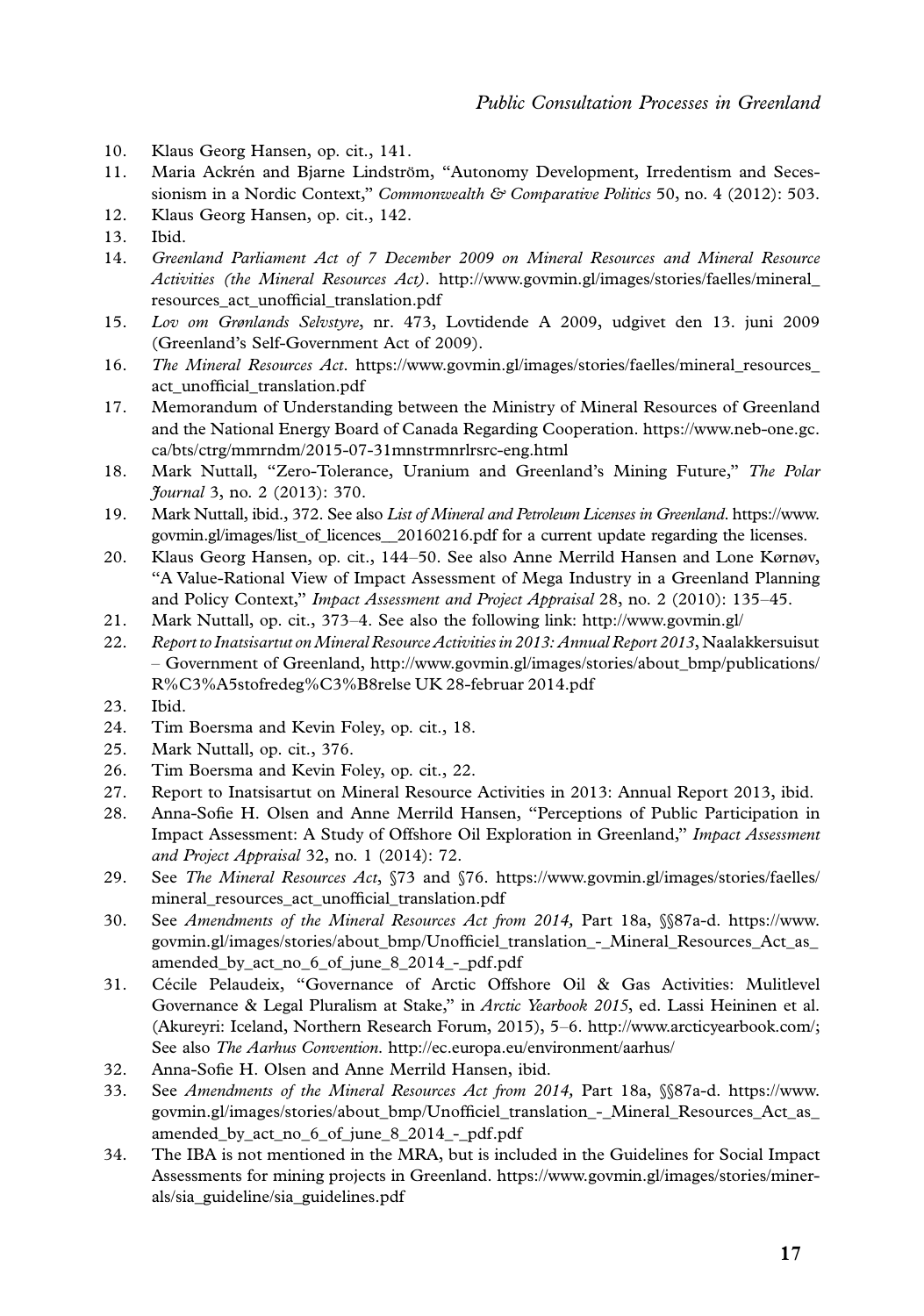- 35. This is in more detail elaborated in Vurdering af Samfundsmæssig Bæredygtighed (VSB), April 2014. Nuuk: Departementet for Ehrverv, Råstoffer og Arbejdsmarked, Naalakkersuisut/ Grønlands Selvstyre.
- 36. Sara Bjørn Aaen, Demokratisk legitimitet i høringsprocesser i forbindelse med storskala-projekter i Grønland [\(Nuuk: Grønlands Arbejdsg](http://www.naalakkersuisut.gl/~/media/Nanoq/Files/)iv[erforening, 2012\).](http://www.naalakkersuisut.gl/~/media/Nanoq/Files/)
- 37. London Mining. http://www.londonmining.com (accessed June 26, 2014).
- 38. Ibid.
- 39. Report to Inatsisartut on Mineral Resource Activities in 2013: Annual Report 2013, op. cit.
- 40. Ibid.
- 41. Tim Boersma and Kevin Foley, op. cit., 47.
- 42. Social Impact Assessment for the ISUA Iron Ore Project for London Mining Greenland A/S (in compliance with the BMP Guidelines on SIA of November 2009) Final Report (March 2013). http://www.naalakkersuisut.gl/-/media/Nanoq/Files/ (accessed July 31, 2014).
- 43. Ibid.
- 44. Ibid.
- 45. Ibid.
- 46. Mark [Nuttall,](http://naalakkersuisut.gl/en/Naalakkersuisut/News/2015/01/080115-London-Mining) [''The](http://naalakkersuisut.gl/en/Naalakkersuisut/News/2015/01/080115-London-Mining) [Isukasia](http://naalakkersuisut.gl/en/Naalakkersuisut/News/2015/01/080115-London-Mining) [iron](http://naalakkersuisut.gl/en/Naalakkersuisut/News/2015/01/080115-London-Mining) [ore](http://naalakkersuisut.gl/en/Naalakkersuisut/News/2015/01/080115-London-Mining) [mine](http://naalakkersuisut.gl/en/Naalakkersuisut/News/2015/01/080115-London-Mining) [controversy:](http://naalakkersuisut.gl/en/Naalakkersuisut/News/2015/01/080115-London-Mining) [Extractive](http://naalakkersuisut.gl/en/Naalakkersuisut/News/2015/01/080115-London-Mining) [industries](http://naalakkersuisut.gl/en/Naalakkersuisut/News/2015/01/080115-London-Mining) [and](http://naalakkersuisut.gl/en/Naalakkersuisut/News/2015/01/080115-London-Mining) [public](http://naalakkersuisut.gl/en/Naalakkersuisut/News/2015/01/080115-London-Mining) consultation in Greenland,'' Nordia Geographical Publications Yearbook 41, no. 5 (2012): 28.
- 47. Ibid.
- 48. [Mark Nuttall, op. cit., 29.](http://www.tanbreez.com/en/)
- 49. Mark Nuttall, op. cit., 31.
- 50. Press releases from London Mining. htt[p://www.londonmining.com \(accessed O](http://www.tanbreez.com/media/1444/5)ctober 16, 2014).
- 51. [See http://naalakkersuisut.gl/](http://www.tanbreez.com/media)en/Naalakkersuisut/News/2015/01/080115-London-Mining [\(accessed October 26, 2015\)](http://www.tanbreez.com/en/).
- 52. [Report to Inatsisartut on Mineral Resource Activities in 2013: Annual Re](http://naalakkersuisut.gl/da/H�ringer/Arkiv-over-h�ringer/2013/Tanbreez)port 2013, op. cit.
- 53. Tim Boersma and Kevin Foley, op. cit., 27.
- 54. [http://www.tanbreez.com/en/](http://www.tanbreez.com/en/news/)
- 55. Ibid.
- 56. Tanbreez Local Use Study, August 2013, http://www.tanbreez.com/media/1444/5 (accessed July 31, 2014).
- 57. http://www.tanbreez.com/media
- 58. http://www.tanbreez.com/en/
- 59. http://naalakkersuisut.gl/da/Høringer/Arkiv-over-høringer/2013/Tanbreez (accessed October 21, 2014).
- 60. http://www.tanbreez.com/en/news/
- 61. Sara Bjørn Aaen, op. cit., 89-90.

#### References

Ackrén, Maria and Bjarne Lindström. "Autonomy Development, Irredentism and Secessionism in a Nordic Context." Commonwealth & Comparative Politics 50, no. 4 (2012): 494-511.

Bengtsson, Åsa. Politiskt deltagande (Sverige: Studentlitteratur, 2008), 50-1.

Bjørn Aaen, Sara. Demokratisk legitimitet i høringsprocesser i forbindelse med storskala-projekter i Grønland (Nuuk: Grønlands Arbejdsgiverforening, 2012).

- Boersma, Tim and Kevin Foley. ''The Greenland Gold Rush: Promise and Pitfalls of Greenland's Energy and Mineral Resources." In John L. Thornton China Center and the Energy Security Initiative (Washington, New York: Brookings, 2014), vi.
- Greenland Parliament Act of 7 December 2009 on mineral resources and mineral resource activities (the Mineral Resources Act). http://www.govmin.gl/images/stories/faelles/mineral\_resources\_act\_unofficial\_ translation.pdf